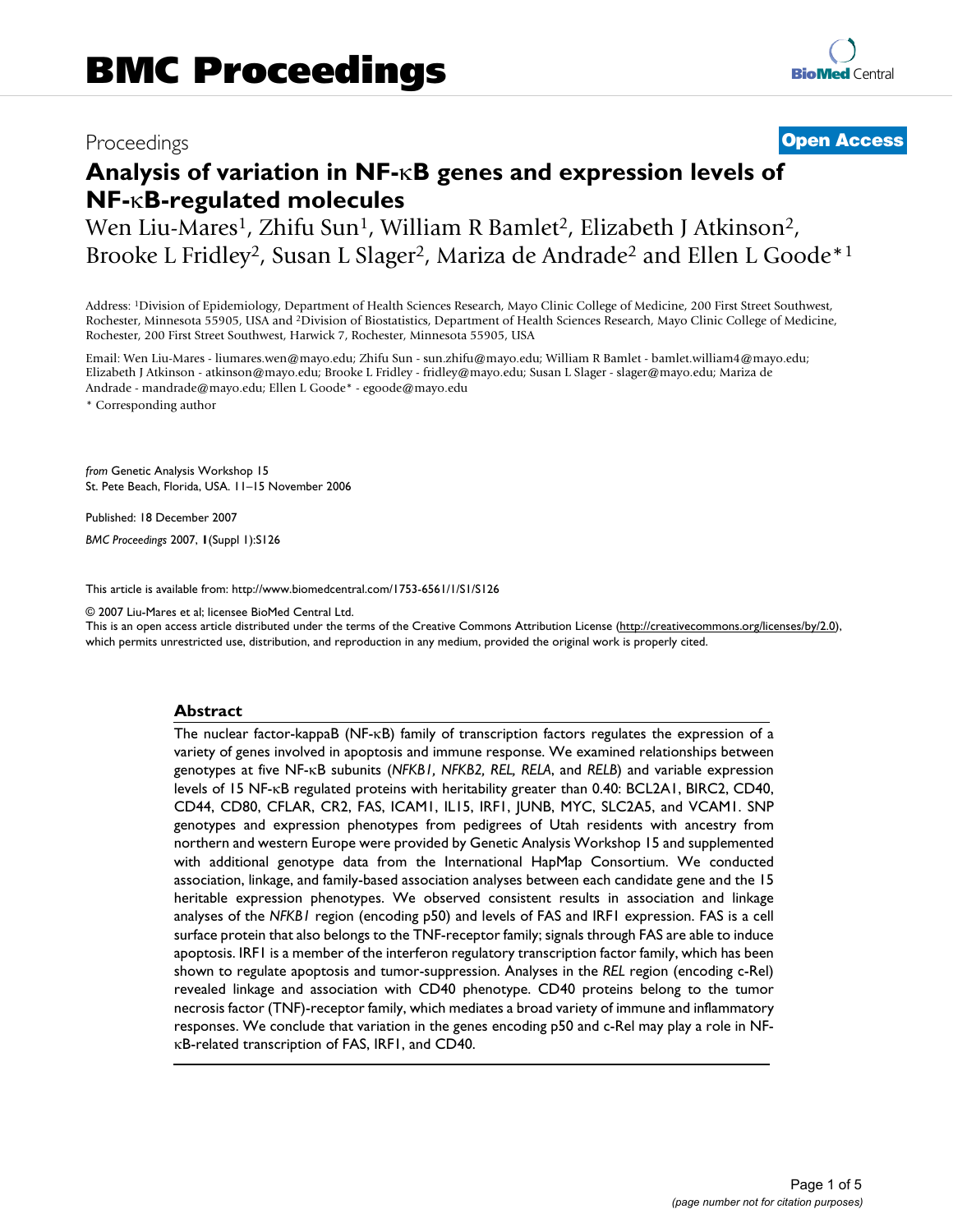# **Methods**

The nuclear factor-kappaB (NF-κB) family of transcription factors regulates the expression of hundreds of genes including pro-inflammatory and apoptosis genes [1-3]. Transcription of these genes is activated by five NF-κB subunits (*NFKB1* encoding p50, *NFKB2* encoding p52, *REL* encoding c-Rel, *RELA* encoding p65, and *RELB* encoding Rel-B). The NF-κB pathway is a critical candidate gene pathway for numerous cancers and cardiovascular endpoints.

# *Samples and data availability*

Genetic Analysis Workshop 15 (GAW15) Problem 1 included data on 14 three-generation pedigrees (two sets of grandparents, one set of parents, and a sibship of eight individuals) consisting of Utah residents with ancestry from northern and western Europe (CEPH-Utah, CEU). Pedigree members had genotypes on ~2882 single-nucleotide polymorphisms (SNPs) spread throughout the genome and ~3554 phenotypes consisting of expression levels from lymphoblastoid cells hybridized onto Affymetrix Genome Focus Arrays [4]. Expression density was scaled to 500 and transformed by  $log_2$  [4]. Forty-two participants (14 trios) were also studied by the International HapMap Consortium; thus, additional genotype data were available on selected individuals (including 28 unrelated individuals) in families 1340, 1341, 1345, 1346, 1347, 1362, 1408, 1416, and 1454 [5,6].

# *Genotype selection*

Genotypes from 21 GAW15-provided SNPs surrounding ~20 cM of each candidate gene were analyzed: *NFKB1* (90.6 cM to 117.5 cM on chromosome 4), *NFKB2* (94.5 cM to 119.8 cM on chromosome 10), *REL* (45.7 cM to 73.4 cM on chromosome 2), *RELA* (44.7 cM to 78.4 cM on chromosome 11), and *RELB* (41.2 cM to 58.0 cM on chromosome 19). Denser genotypes from HapMap within 5 kb of each gene were also used: *NFKB1* (106 SNPs, mean *r*2 = 0.25), *NFKB2* (3 SNPs, mean *r*2 = 0.01), *REL* (16 SNPs, mean *r*2 = 0.41), *RELA* (3 SNPs, mean *r*2 = 0.07), and *RELB* (8 SNPs, mean *r*2 = 0.18).

# *Phenotype selection and heritability*

Regulatory targets of NF-κB transcription (*N* = 165) were compiled from review of the literature [1-3] and online catalogs [7]. Expression levels of 75 from these target genes were available in the GAW15 Problem 1 data. We estimated heritability (*h*2) using the Splus/R library *multic* [9] assuming a polygenic model in the 14 pedigrees. Fifteen phenotypes with  $h^2$  greater than 0.4 (*p*-value < 0.001) were included in the current analysis (Table 1). Additional *h*2 estimates are available upon request.

# *Linkage analysis in extended pedigrees*

Variance components multipoint linkage analysis of 15 expression levels was performed using *multic* [9] with GAW15 genotype data among 14 extended pedigrees (194 individuals), assuming 1 Mb~1 cM.

# *Family-based association*

Family-based association tests (single-SNP and three-SNP haplotypes) were performed using the program *FBAT* [10] to examine the null hypothesis of no association and no linkage. Two analyses were conducted for each phenotype; first, dense HapMap genotypes in 14 trios, and second, GAW15 genotypes in 14 extended pedigrees.

# *Association in unrelated individuals*

Using data on 28 unrelated individuals, analysis of variance (ANOVA) tested associations between 15 heritable expression levels and genotypes at dense HapMap SNPs surrounding the five candidate genes. With the Splus library *HaploStat* [8], score testing assessed haplotype associations.

# **Results**

# *Linkage analysis*

Linkage analysis showed elevated LOD scores in the *NFKB1* (FAS and IRF1 expression), *NFKB2* (IRF1 and SLC2A5 expression), *REL* (CD40, BCL2A1, and MYC expression), and *RELA* regions (CD40, BCL2A1, and BIRC2 expression). Linkage regions and maximum LOD scores for each gene are presented in Tables 1 and 2.

# *Family-based association tests (FBAT)*

Analyses using GAW15-provided genotypes surrounding *NFKB1* suggested an association between rs721412 at 111.3 cM and FAS, IRF1 expression. Haplotypes containing this SNP were also associated with FAS and IRF1 expression (Table 2). Using the HapMap data we found rs4648134 at 103.9 cM associated with CD80, FAS and ICAM1 phenotypes across three different methods (association, linkage, and FBAT) (Table 3). Analysis of *REL* GAW15 data revealed associations between genotypes at rs1363062 and rs1106577 and CD40, BCL2A1, and MYC expression levels (Table 2). FBAT analysis of denser *REL* HapMap data did not suggest any association with SNPs or haplotypes and any phenotype (Table 4). Using GAW15 data in the *RELA* region, we found that genotypes of rs1867791 at 44.9 cM had FBAT *p*-values of 0.02. Haplotype FBAT analysis indicated that two haplotypes were point-wise significantly associated with CD40, BCL2A1, and BIRC2 expression (Table 2). Using HapMap data, genotypes at rs11820062 were associated with each phenotype (*p*-values~0.02), and haplotype rs2306365 rs732072-rs11820062 was associated with all phenotypes (*p*-values~0.03).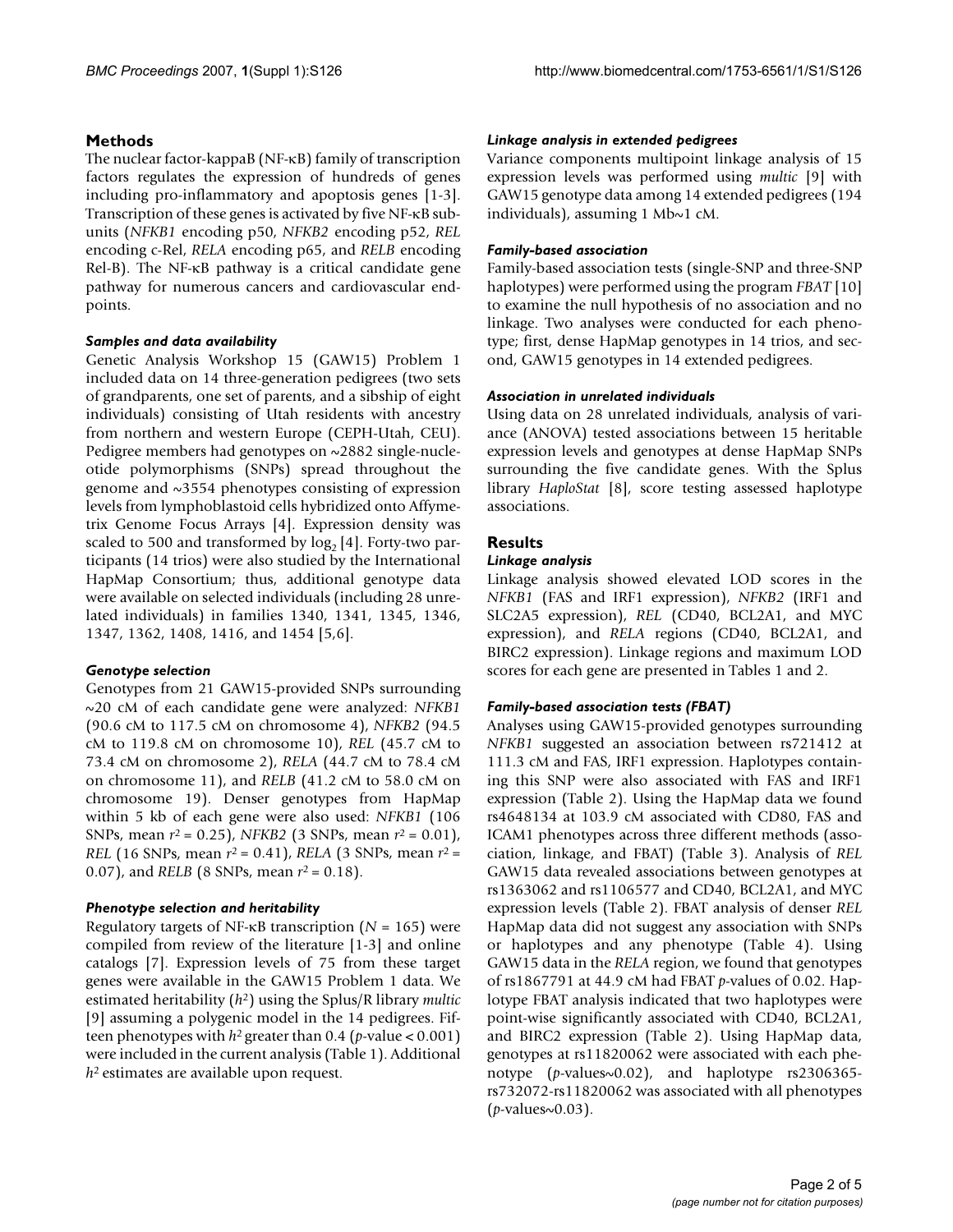|                                 |                         |                |               | NFKBI (106 SNPs) |           | NFKB2 (3 SNPs) |            | REL (16 SNPs) |            |            | RELA (3 SNPs) |        |            |           |      |
|---------------------------------|-------------------------|----------------|---------------|------------------|-----------|----------------|------------|---------------|------------|------------|---------------|--------|------------|-----------|------|
| Phenotype                       | Probe                   | h <sup>2</sup> | $h^2$ p-Value | <b>SNP</b>       | Haplotype | <b>LOD</b>     | <b>SNP</b> | Haplotype     | <b>LOD</b> | <b>SNP</b> | Haplotype     | LOD    | <b>SNP</b> | Haplotype | LOD  |
| BCL2AI                          | 205681 at               | 0.42           | 0.0008        | 0.029            | 0.040     | 1.00           | 0.04       | >0.05         | < 1.00     | >0.05      | >0.05         | 1.70   | >0.05      | >0.05     | 1.61 |
| BIRC <sub>2</sub>               | 202076 at               | 0.48           | 0.0003        | >0.05            | >0.05     | 1.00           | >0.05      | >0.05         | < 1.00     | >0.05      | >0.05         | < 1.00 | >0.05      | >0.05     | 1.24 |
| CD40                            | 35150 at                | 0.49           | 0.0003        | >0.05            | >0.05     | 1.00           | 0.01       | >0.05         | < 1.00     | 0.28       | 0.047         | 2.17   | >0.05      | >0.05     | 1.31 |
| CD44                            | 204490_s_at             | 0.46           | 0.0004        | 0.034            | 0.009     | 1.00           | >0.05      | >0.05         | 1.00       | >0.05      | >0.05         | < 1.00 | >0.05      | >0.05     | 1.00 |
| CD80                            | 207176 <sub>_5_at</sub> | 0.49           | 0.0003        | 0.025            | 0.017     | 1.00           | >0.05      | >0.05         | < 1.00     | >0.05      | >0.05         | < 1.00 | >0.05      | >0.05     | 1.00 |
| <b>CFLAR</b>                    | 211317 s at             | 0.48           | 0.0003        | >0.05            | >0.05     | 1.00           | 0.05       | >0.05         | < 1.00     | >0.05      | >0.05         | < 1.00 | >0.05      | >0.05     | 1.00 |
| CR <sub>2</sub>                 | 205544 s at             | 0.47           | 0.0003        | >0.05            | >0.05     | 1.00           | 0.02       | >0.05         | 1.00       | >0.05      | >0.05         | < 1.00 | >0.05      | >0.05     | 1.00 |
| <b>FAS</b>                      | 204780_s_at             | 0.43           | 0.0007        | 0.032            | >0.05     | 1.38           | >0.05      | >0.05         | < 1.00     | >0.05      | >0.05         | < 1.00 | >0.05      | >0.05     | 1.00 |
| <b>ICAMI</b>                    | 202638_s_at             | 0.46           | 0.0004        | 0.025            | 0.05      | 1.00           | 0.05       | >0.05         | < 1.00     | >0.05      | >0.05         | < 1.00 | >0.05      | >0.05     | 1.00 |
| ILI <sub>5</sub>                | 205992_s_at             | 0.41           | 0.0009        | 0.013            | >0.05     | 1.00           | >0.05      | >0.05         | < 1.00     | 0.038      | 0.05          | < 1.00 | >0.05      | >0.05     | 1.00 |
| <b>IRFI</b>                     | 202531_at               | 0.42           | 0.0009        | 0.031            | 0.022     | 2.54           | >0.05      | >0.05         | 1.45       | 0.01       | 0.05          | < 1.00 | >0.05      | >0.05     | 1.00 |
| <b>JUNB</b>                     | 201473 at               | 0.41           | 0.0009        | 0.033            | >0.05     | 1.00           | 0.01       | >0.05         | < 1.00     | 0.0082     | 0.016         | < 1.00 | >0.05      | >0.05     | 1.00 |
| <b>MYC</b>                      | 202431_s_at             | 0.51           | 0.0002        | >0.05            | >0.05     | 1.00           | >0.05      | >0.05         | 1.00       | >0.05      | >0.05         | 1.37   | >0.05      | >0.05     | 1.00 |
| SLC <sub>2</sub> A <sub>5</sub> | 204429 s at             | 0.47           | 0.0003        | >0.05            | >0.05     | < 1.00         | 0.03       | >0.05         | 1.01       | 0.02       | 0.002         | < 1.00 | >0.05      | >0.05     | 1.00 |
| <b>VCAMI</b>                    | 203886_s_at             | 0.43           | 0.0007        | 0.011            | 0.010     | 1.00           | >0.05      | >0.05         | 1.00       | 0.01       | 0.048         | 1.00   | >0.05      | >0.05     | 1.00 |

**Table 1: Heritability (***h***2), association testing (minimum** *p***-values of SNP and haplotype association test), and linkage analysis (maximum LOD scores)a**

aNo suggestive results were found for *RELB* genotypes (8 SNPs) and any phenotype. HapMap data was used for association testing; GAW15 data was used for linkage analysis.

bBold indicates *p*-values of SNP or haplotype association test ≤0.05 or LOD score of linkage analysis >1.

### *Association in unrelated individuals*

We examined associations between 15 expression phenotypes and genotypes at HapMap SNPs. Haplotype analyses indicated an overlap with the single SNP association results for *NFKB1* and *REL* (Table 1). Among nine phenotypes associated with SNPs in *NFKB1*, six (BCL2A1, CD44, CD80, ICAM1, IRF1, and VCAM1) had suggestive haplotype associations. Among six phenotypes associated with *REL* SNPs, all six phenotypes had suggestive haplotype association (Table 1). More detailed results are available upon request.

# **Discussion**

We utilized a variety of methods (association, linkage, and family-based association) in an attempt to understand the relationship between variation in NF-κB genes and expression levels of 15 proteins. We consider this to be an exploratory analysis of publicly available data with a limited sample size. We sought to reveal avenues for future study within the NF-κB pathway. As an assessment of these methods, we concluded that haplotype analysis combined with single-SNP analysis, family-based association tests, and linkage analysis has helped inform our understanding of the NF-κB pathway. Analyses revealed association and linkage between *NFKB1* and FAS, IRF1 expression phenotypes, and between *REL* and CD40 expression phenotype. FAS is a cell surface protein that belongs to the tumor necrosis factor (TNF) receptor family; signals through FAS are able to induce apoptosis. IRF1 is a member of the interferon regulatory transcription factor family, which regulates apoptosis and tumor-suppression. CD40 proteins also belong to TNF protein family, which is essential in mediating a broad variety of immune

and inflammatory responses. Based upon our results, we concluded that variation in the *NFKB1* and *REL* genes may play a role in downstream regulation of FAS, IRF1, and CD40 expression.

There are several limitations to this study, including lack of adjustment for multiple tests on multiple loci and use of a small sample size; interpretation of tests on a sample of 14 warrants caution. No results were statistically significant after taking into account the multiple comparisons. Nonetheless, these exploratory analyses provide clues for further large scale studies.

# **Conclusion**

We make three general conclusions. First, single-SNP association testing was less conservative than haplotype and FBAT analysis, where haplotype analyses indicated association, results of single-SNP association testing were also significant; however, association found by single-SNP testing was not always revealed by haplotype analysis. Because this is not simulated data, we do not know whether the single-SNP results represent true or false positives. Second, because haplotype analysis requires two or more SNPs, for those genes with only one or very few SNPs, haplotype analysis might not be an appropriate analysis to perform. Third, FBAT analysis was relatively conservative compared to single-SNP and haplotype association analyses. FBAT found fewer SNPs and haplotypes with point-wise significance. In summary, we suggest that single-SNP and haplotype association analyses be used in first-stage analysis to generate a smaller set of candidate SNPs; FBAT and linkage analysis can then narrow down the list of potentially important loci.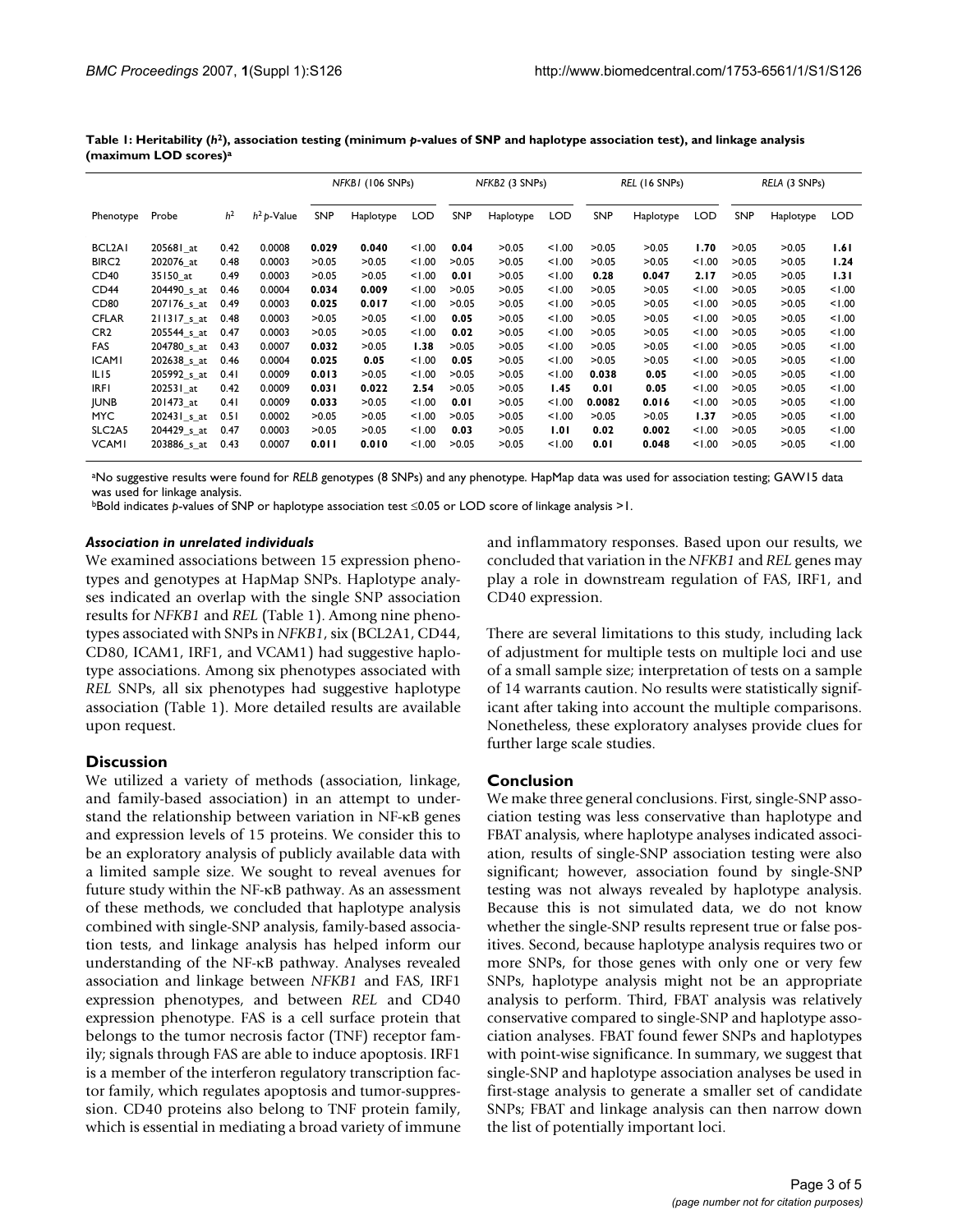|                                 |              | Linkage analysis | FBAT ( $p < 0.05$ ) |                               |  |
|---------------------------------|--------------|------------------|---------------------|-------------------------------|--|
| Gene                            | Max LOD (cM) | $cM$ LOD $>1$    | <b>SNPsa</b>        | Haplotypes <sup>a</sup>       |  |
| NFKBI (chromosome 4)            |              |                  |                     |                               |  |
| <b>FAS</b>                      | 1.38(101.0)  | $97.4 - 106.8$   | rs721412            | rs765220-rs971696-rs721412    |  |
| <b>IRFI</b>                     | 2.54(106.7)  | 94.0-109.0       |                     | rs971696-rs721412-rs1557803   |  |
| NFKB2 (chromosome 10)           |              |                  |                     |                               |  |
| <b>IRFI</b>                     | 1.45(102.1)  | $100.0 - 112.0$  |                     |                               |  |
| SLC <sub>2</sub> A <sub>5</sub> | 1.01(97.5)   | $97.5 - 98.2$    |                     |                               |  |
| REL (chromosome 2)              |              |                  |                     |                               |  |
| CD40                            | 2.17(70.2)   | $62.4 - 73.7$    | rs1363062           | rs1520446-rs1974771-rs1363062 |  |
| BCL2A1                          | 1.70(70.2)   | $67.0 - 73.7$    | rs1106577           | rs1177274-rs2167564-rs1106577 |  |
| <b>MYC</b>                      | 1.37(47.7)   | 45.0-50.0        |                     | rs2167564-rs1106577-rs2216924 |  |
| RELA (chromosome 4)             |              |                  |                     |                               |  |
| CD40                            | 1.31(60.6)   | $60.6 - 62.4$    | rs1867791           | rs1966864-rs1993205-rs1867791 |  |
| BCL2A1                          | 1.61(60.8)   | $60.6 - 65.1$    |                     | rs1867791-rs999297-rs175110   |  |
| BIRC <sub>2</sub>               | 1.24(61.0)   | $60.6 - 63.8$    |                     |                               |  |
| RELB (chromosome 19)            |              |                  |                     |                               |  |
| <b>FAS</b>                      | 0.66(58.0)   |                  |                     |                               |  |

### **Table 2: Linkage analysis and family-based association tests (FBAT) using GAW15 data**

aFor each gene, SNPs and haplotypes were the same for all the phenotypes shown.

| Table 3: Association analysis of NFKBI using HapMap dataª |  |  |  |
|-----------------------------------------------------------|--|--|--|
|-----------------------------------------------------------|--|--|--|

| Phenotype           | <b>SNP</b> | p-Value | Haplotype                      | b-Value |
|---------------------|------------|---------|--------------------------------|---------|
| BCL <sub>2</sub> AI | rs17032779 | 0.035   | rs17032779-rs230519-rs93059    | 0.040   |
| CD44                | rs230506   | 0.034   | rs230506-rs230505-rs230504     | 0.009   |
|                     | rs3774934  | 0.034   | rs3774933-rs3774934-rs4647972  | 0.037   |
| CD <sub>80</sub>    | rs4648091  | 0.025   | rs4648090-rs4648091-rs4648095  | 0.049   |
|                     | rs4648134  | 0.025   | rs4648133-rs4648134-rs4648135  | 0.017   |
| <b>FAS</b>          | rs4648134  | 0.032   | $---$                          | ---     |
| <b>ICAMI</b>        | rs4648134  | 0.032   | rs4648133-rs4648134-rs4648135  | 0.050   |
| <b>IRFI</b>         | rs1598859  | 0.032   | rs1610152-rs1598859-rs3774956  | 0.040   |
|                     | rs3774959  | 0.032   | rs3821958-rs1020759-rs3774959  | 0.040   |
| <b>VCAMI</b>        | rs7679591  | 0.011   | rs230528-rs7679591-rs230526    | 0.040   |
|                     | rs17032779 | 0.014   | rs230521-rs230520-rs17032779   | 0.047   |
|                     | rs4648018  | 0.014   | rs4648016-rs4648018-rs230500   | 0.046   |
|                     | rs4648069  | 0.014   | rs4648055-rs4648068-rs4608069  | 0.049   |
|                     | rs4648091  | 0.014   | rs4648090-rs4648091-rs4648095  | 0.010   |
|                     | rs4648134  | 0.014   | rs4648133-rs4648134-rs4648135  | 0.050   |
|                     | rs10489114 | 0.014   | rs3774959-rs10489114-rs7377680 | 0.034   |
|                     | rs4648015  | 0.014   | rs230496-rs4648015-rs230498    | 0.041   |
|                     | rs4648016  | 0.014   | rs230498-rs4648016-rs4648018   | 0.046   |
|                     | rs4648043  | 0.014   | rs3774956-rs4648043-rs3821958  | 0.037   |

aFamily-based association tests suggested SNP rs4648136 and haplotype rs4648134-rs4648135-rs4648136 associated with CD80, FAS and ICAM1 phenotypes.